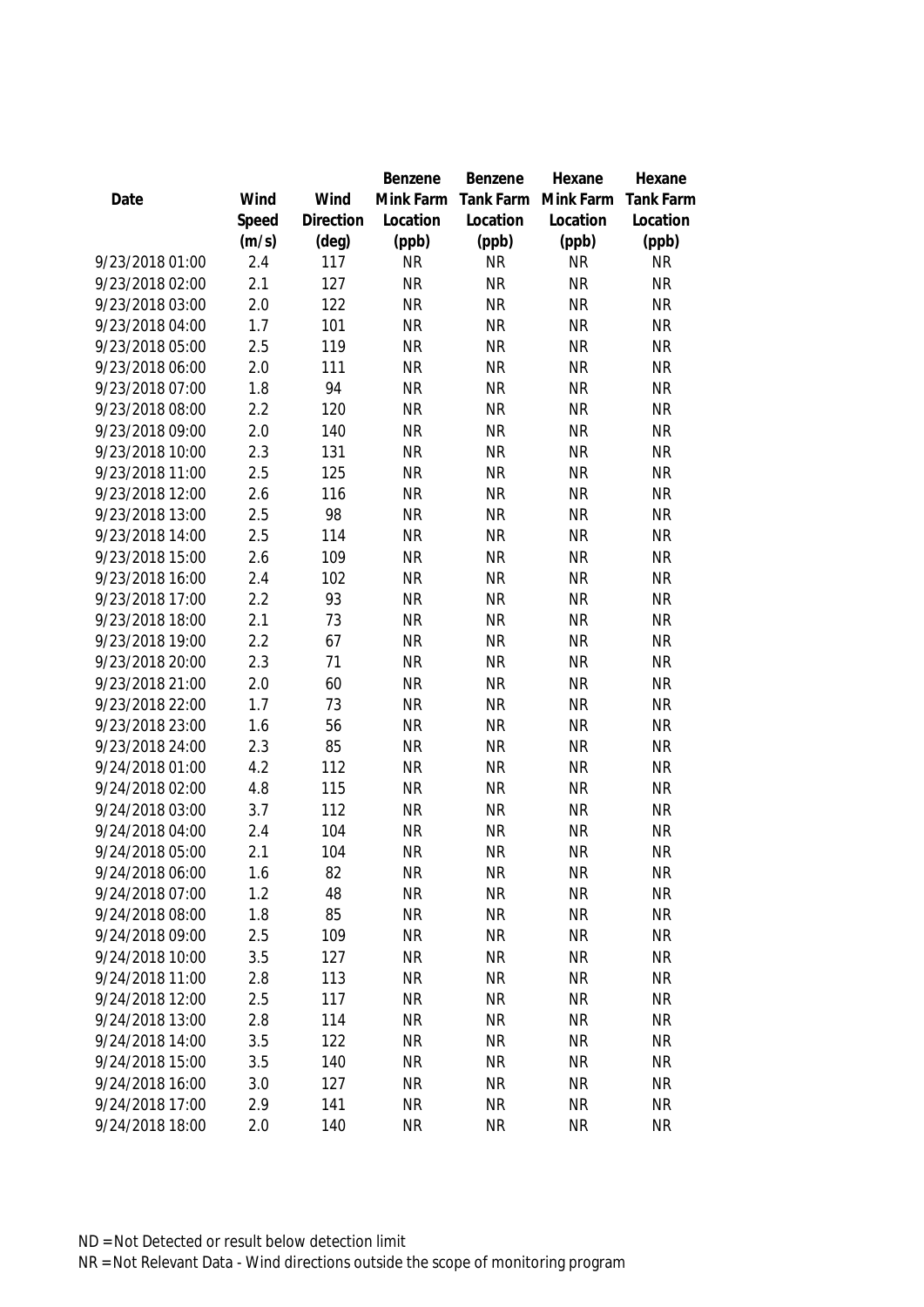|                 |       |                | Benzene   | Benzene   | Hexane       | Hexane           |
|-----------------|-------|----------------|-----------|-----------|--------------|------------------|
| Date            | Wind  | Wind           | Mink Farm | Tank Farm | Mink Farm    | <b>Tank Farm</b> |
|                 | Speed | Direction      | Location  | Location  | Location     | Location         |
|                 | (m/s) | $(\text{deg})$ | (ppb)     | (ppb)     | (ppb)        | (ppb)            |
| 9/24/2018 19:00 | 1.7   | 120            | <b>NR</b> | <b>NR</b> | <b>NR</b>    | <b>NR</b>        |
| 9/24/2018 20:00 | 1.6   | 105            | <b>NR</b> | <b>NR</b> | <b>NR</b>    | <b>NR</b>        |
| 9/24/2018 21:00 | 2.2   | 120            | <b>NR</b> | <b>NR</b> | <b>NR</b>    | <b>NR</b>        |
| 9/24/2018 22:00 | 2.1   | 159            | <b>NR</b> | <b>NR</b> | <b>NR</b>    | <b>NR</b>        |
| 9/24/2018 23:00 | 2.8   | 175            | <b>NR</b> | 1         | <b>NR</b>    | 1                |
| 9/24/2018 24:00 | 2.8   | 162            | <b>NR</b> | <b>NR</b> | <b>NR</b>    | <b>NR</b>        |
| 9/25/2018 01:00 | 2.7   | 169            | <b>NR</b> | <b>NR</b> | <b>NR</b>    | <b>NR</b>        |
| 9/25/2018 02:00 | 3.1   | 171            | <b>NR</b> | 1         | <b>NR</b>    | $\mathbf{1}$     |
| 9/25/2018 03:00 | 2.9   | 174            | <b>NR</b> | 1         | <b>NR</b>    | 1                |
| 9/25/2018 04:00 | 2.7   | 165            | <b>NR</b> | <b>NR</b> | <b>NR</b>    | <b>NR</b>        |
| 9/25/2018 05:00 | 3.2   | 161            | <b>NR</b> | <b>NR</b> | <b>NR</b>    | <b>NR</b>        |
| 9/25/2018 06:00 | 3.0   | 167            | <b>NR</b> | <b>NR</b> | <b>NR</b>    | <b>NR</b>        |
| 9/25/2018 07:00 | 1.7   | 201            | <b>NR</b> | 1         | <b>NR</b>    | 1                |
| 9/25/2018 08:00 | 2.1   | 236            | 1         | 1         | 1            | 1                |
| 9/25/2018 09:00 | 1.8   | 228            | <b>NR</b> | 1         | <b>NR</b>    | 1                |
| 9/25/2018 10:00 | 1.6   | 243            | 1         | 1         | 1            | 1                |
| 9/25/2018 11:00 | 3.2   | 187            | <b>NR</b> | 1         | <b>NR</b>    | 1                |
| 9/25/2018 12:00 | 4.0   | 194            | <b>NR</b> | 1         | <b>NR</b>    | 1                |
| 9/25/2018 13:00 | 4.5   | 189            | <b>NR</b> | 1         | <b>NR</b>    | 1                |
| 9/25/2018 14:00 | 4.9   | 194            | <b>NR</b> | 1         | <b>NR</b>    | 1                |
| 9/25/2018 15:00 | 5.6   | 210            | <b>NR</b> | 1         | <b>NR</b>    | 1                |
| 9/25/2018 16:00 | 5.9   | 221            | <b>NR</b> | 1         | <b>NR</b>    | 1                |
| 9/25/2018 17:00 | 6.1   | 221            | <b>NR</b> | 1         | <b>NR</b>    | 1                |
| 9/25/2018 18:00 | 5.6   | 277            | 1         | <b>NR</b> | 1            | <b>NR</b>        |
| 9/25/2018 19:00 | 2.8   | 205            | <b>NR</b> | 1         | <b>NR</b>    | 1                |
| 9/25/2018 20:00 | 3.5   | 245            | 1         | 1         | 1            | 1                |
| 9/25/2018 21:00 | 2.8   | 265            | 1         | 1         | 1            | $\overline{2}$   |
| 9/25/2018 22:00 | 3.0   | 283            | 1         | <b>NR</b> | 1            | <b>NR</b>        |
| 9/25/2018 23:00 | 4.5   | 323            | 1         | <b>NR</b> | 1            | <b>NR</b>        |
| 9/25/2018 24:00 | 4.6   | 307            | 1         | <b>NR</b> | 1            | <b>NR</b>        |
| 9/26/2018 01:00 | 4.7   | 308            | 1         | <b>NR</b> | 1            | <b>NR</b>        |
| 9/26/2018 02:00 | 5.0   | 312            | 1         | <b>NR</b> | 1            | <b>NR</b>        |
| 9/26/2018 03:00 | 5.6   | 308            | 1         | <b>NR</b> | 1            | <b>NR</b>        |
| 9/26/2018 04:00 | 4.7   | 309            | 1         | <b>NR</b> | 1            | <b>NR</b>        |
| 9/26/2018 05:00 | 3.6   | 306            | 1         | <b>NR</b> | 1            | <b>NR</b>        |
| 9/26/2018 06:00 | 3.8   | 305            | 1         | <b>NR</b> | 1            | <b>NR</b>        |
| 9/26/2018 07:00 | 4.1   | 304            | 1         | <b>NR</b> | $\mathbf{1}$ | <b>NR</b>        |
| 9/26/2018 08:00 | 2.5   | 295            | 1         | <b>NR</b> | 1            | <b>NR</b>        |
| 9/26/2018 09:00 | 2.7   | 298            | 1         | <b>NR</b> | 1            | <b>NR</b>        |
| 9/26/2018 10:00 | 3.1   | 291            | 1         | <b>NR</b> | $\mathbf{1}$ | <b>NR</b>        |
| 9/26/2018 11:00 | 2.9   | 296            | 1         | <b>NR</b> | 1            | <b>NR</b>        |
| 9/26/2018 12:00 | 3.4   | 289            | 1         | <b>NR</b> | 1            | <b>NR</b>        |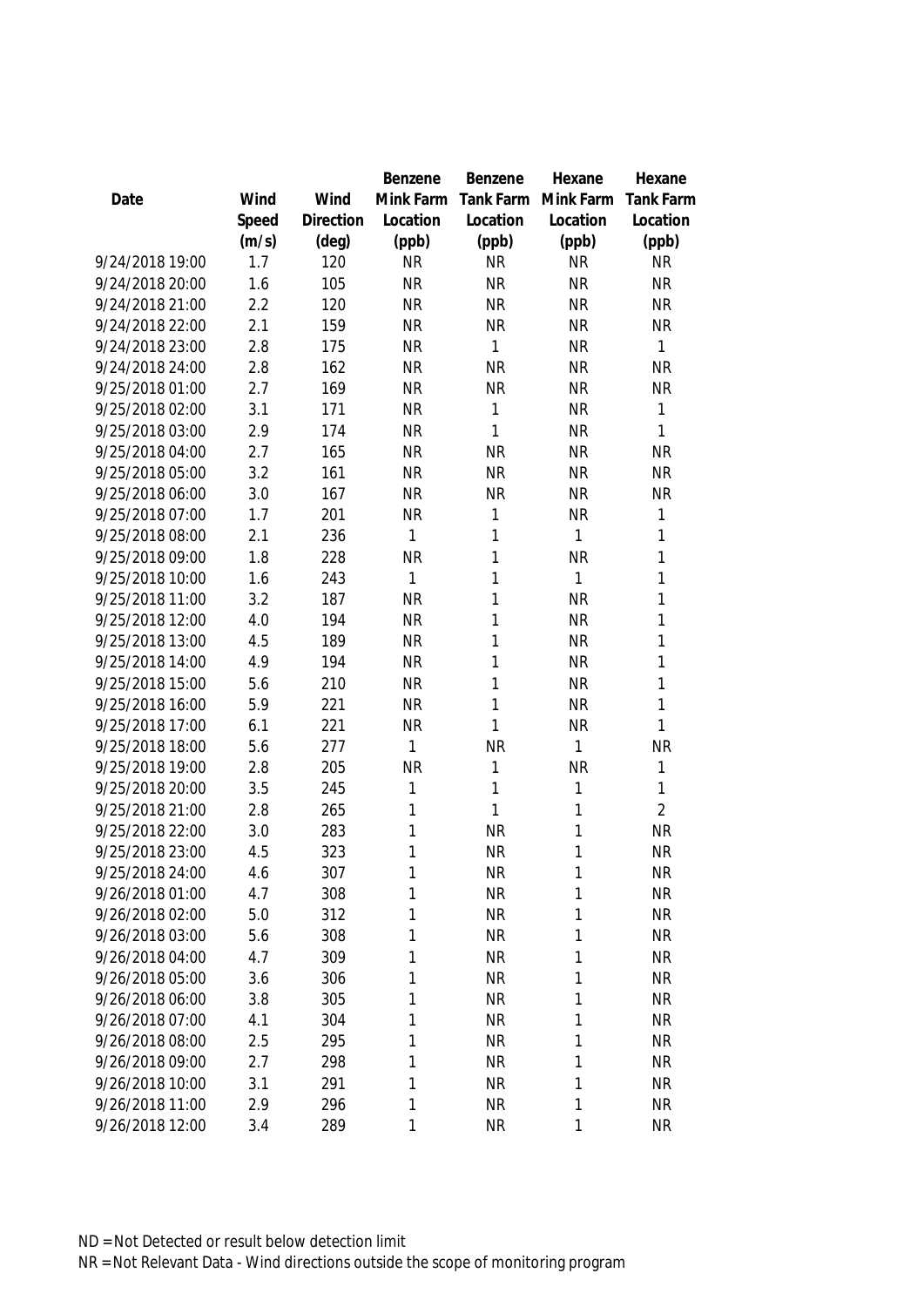|                 |       |           | Benzene   | Benzene     | Hexane    | Hexane           |
|-----------------|-------|-----------|-----------|-------------|-----------|------------------|
| Date            | Wind  | Wind      | Mink Farm | Tank Farm   | Mink Farm | <b>Tank Farm</b> |
|                 | Speed | Direction | Location  | Location    | Location  | Location         |
|                 | (m/s) | (deg)     | (ppb)     | (ppb)       | (ppb)     | (ppb)            |
| 9/26/2018 13:00 | 3.6   | 293       | 1         | <b>NR</b>   | 1         | <b>NR</b>        |
| 9/26/2018 14:00 | 3.6   | 286       | 1         | <b>NR</b>   | 1         | <b>NR</b>        |
| 9/26/2018 15:00 | 3.8   | 272       | 1         | 1           | 1         | $\mathbf{1}$     |
| 9/26/2018 16:00 | 3.8   | 278       | 1         | <b>NR</b>   | 1         | <b>NR</b>        |
| 9/26/2018 17:00 | 3.6   | 272       | 1         | 1           | 1         | 1                |
| 9/26/2018 18:00 | 3.3   | 271       | 1         | 6           | 1         | 1                |
| 9/26/2018 19:00 | 2.8   | 281       | 1         | <b>NR</b>   | 1         | <b>NR</b>        |
| 9/26/2018 20:00 | 2.4   | 277       | 1         | <b>NR</b>   | 1         | <b>NR</b>        |
| 9/26/2018 21:00 | 2.0   | 279       | 1         | <b>NR</b>   | 1         | <b>NR</b>        |
| 9/26/2018 22:00 | 2.3   | 297       | 1         | <b>NR</b>   | 1         | <b>NR</b>        |
| 9/26/2018 23:00 | 1.4   | 267       | 1         | 1           | 1         | $\mathbf{1}$     |
| 9/26/2018 24:00 | 1.3   | 304       | 1         | <b>NR</b>   | 1         | <b>NR</b>        |
| 9/27/2018 01:00 | 0.9   | 232       | 1         | 1           | 1         | 1                |
| 9/27/2018 02:00 | 0.8   | 166       | <b>NR</b> | <b>NR</b>   | <b>NR</b> | <b>NR</b>        |
| 9/27/2018 03:00 | 1.8   | 172       | <b>NR</b> | 1           | <b>NR</b> | $\mathbf{1}$     |
| 9/27/2018 04:00 | 1.9   | 166       | <b>NR</b> | <b>NR</b>   | <b>NR</b> | <b>NR</b>        |
| 9/27/2018 05:00 | 2.0   | 178       | <b>NR</b> | 1           | <b>NR</b> | 1                |
| 9/27/2018 06:00 | 1.9   | 175       | <b>NR</b> | 1           | <b>NR</b> | 1                |
| 9/27/2018 07:00 | 2.4   | 167       | <b>NR</b> | <b>NR</b>   | <b>NR</b> | <b>NR</b>        |
| 9/27/2018 08:00 | 0.5   | 230       | 1         | 1           | 1         | 1                |
| 9/27/2018 09:00 | 0.8   | 214       | <b>NR</b> | 1           | <b>NR</b> | $\overline{2}$   |
| 9/27/2018 10:00 | 2.4   | 178       | <b>NR</b> | 1           | <b>NR</b> | $\overline{2}$   |
| 9/27/2018 11:00 | 3.5   | 200       | <b>NR</b> | 1           | <b>NR</b> | 1                |
| 9/27/2018 12:00 | 4.1   | 201       | <b>NR</b> | 1           | <b>NR</b> | 1                |
| 9/27/2018 13:00 | 4.2   | 214       | <b>NR</b> | 1           | <b>NR</b> | 1                |
| 9/27/2018 14:00 | 4.4   | 199       | <b>NR</b> | 1           | <b>NR</b> | 1                |
| 9/27/2018 15:00 | 4.3   | 202       | <b>NR</b> | 1           | <b>NR</b> | 1                |
| 9/27/2018 16:00 | 4.3   | 208       | <b>NR</b> | 1           | <b>NR</b> | 1                |
| 9/27/2018 17:00 | 4.0   | 204       | <b>NR</b> | 1           | <b>NR</b> | 1                |
| 9/27/2018 18:00 | 3.7   | 199       | <b>NR</b> | 1           | <b>NR</b> | 1                |
| 9/27/2018 19:00 | 3.5   | 192       | <b>NR</b> | 1           | <b>NR</b> | 1                |
| 9/27/2018 20:00 | 3.8   | 175       | <b>NR</b> | 1           | <b>NR</b> | 1                |
| 9/27/2018 21:00 | 3.3   | 189       | <b>NR</b> | 1           | <b>NR</b> | 1                |
| 9/27/2018 22:00 | 3.2   | 197       | <b>NR</b> | 1           | <b>NR</b> | 1                |
| 9/27/2018 23:00 | 3.5   | 195       | <b>NR</b> | 1           | <b>NR</b> | 1                |
| 9/27/2018 24:00 | 3.2   | 186       | <b>NR</b> | 1           | <b>NR</b> | 1                |
| 9/28/2018 01:00 | 3.2   | 182       | <b>NR</b> | 1           | <b>NR</b> | 1                |
| 9/28/2018 02:00 | 3.2   | 182       | <b>NR</b> | 1           | <b>NR</b> | 1                |
| 9/28/2018 03:00 | 2.8   | 194       | <b>NR</b> | 1           | <b>NR</b> | 1                |
| 9/28/2018 04:00 | 2.5   | 199       | <b>NR</b> | 1           | <b>NR</b> | 1                |
| 9/28/2018 05:00 | 2.0   | 190       | <b>NR</b> | 1           | <b>NR</b> | 1                |
| 9/28/2018 06:00 | 2.3   | 195       | <b>NR</b> | $\mathbf 1$ | <b>NR</b> | 1                |
|                 |       |           |           |             |           |                  |